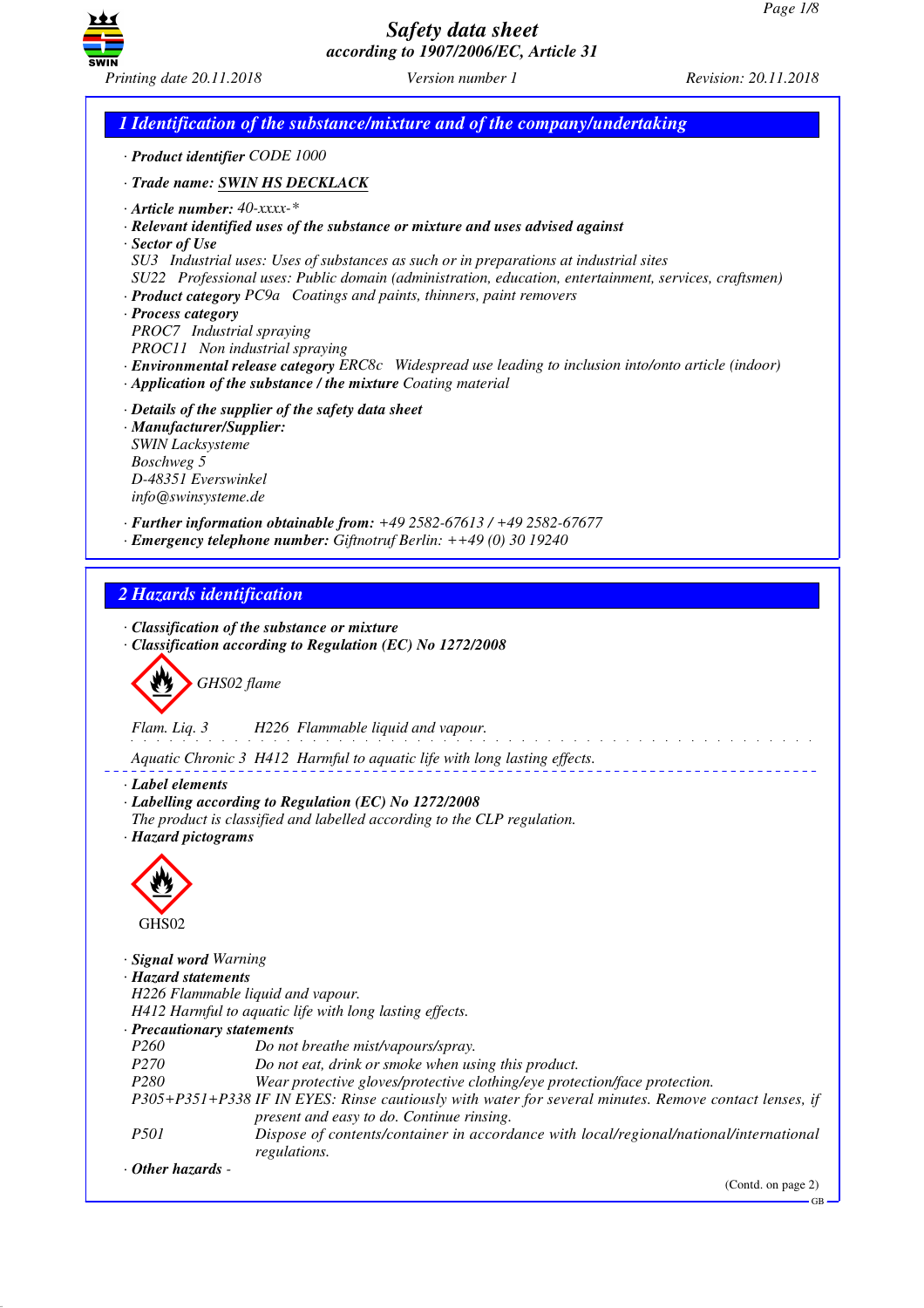

(Contd. of page 1)

*Trade name: SWIN HS DECKLACK*

### *· Results of PBT and vPvB assessment*

- *· PBT: Not applicable.*
- *· vPvB: Not applicable.*

### *3 Composition/information on ingredients*

#### *· Chemical characterisation: Mixtures*

*· Description: Mixture of substances listed below with nonhazardous additions.*

| · Dangerous components:                                               |                                                                                                                                                                                                         |              |
|-----------------------------------------------------------------------|---------------------------------------------------------------------------------------------------------------------------------------------------------------------------------------------------------|--------------|
| CAS: 123-86-4<br>EINECS: 204-658-1<br>Reg.nr.: 01-2119485493-29-XXXX  | n-butyl acetate<br>$\circledast$ Flam. Liq. 3, H226; $\circledast$ STOT SE 3, H336                                                                                                                      | $10 - 25\%$  |
| CAS: 108-65-6<br>EINECS: 203-603-9<br>Reg.nr.: 01-2119475791-29-XXXX  | 2-methoxy-1-methylethyl acetate<br>$\otimes$ Flam. Liq. 3, H226                                                                                                                                         | $2.5 - 10\%$ |
| EC number: 918-668-5                                                  | Hydocarbons, C9-C15, Aromatics<br>Reg.nr.: 01-02119455851-35-XXXX \ Flam. Liq. 3, H226; Asp. Tox. 1, H304; A Aquatic<br>Chronic 2, H411; <> STOT SE 3, H335-H336                                        | $2.5 - 10\%$ |
| CAS: 1330-20-7<br>EINECS: 215-535-7<br>Reg.nr.: 01-2119488216-32-XXXX | xylene<br>$\otimes$ Flam. Liq. 3, H226; $\otimes$ STOT RE 2, H373; Asp. Tox. 1,<br>H304; $\Diamond$ Acute Tox. 4, H312; Acute Tox. 4, H332; Skin<br>Irrit. 2, H315; Eye Irrit. 2, H319; STOT SE 3, H335 | $\leq 2.5\%$ |
| CAS: 112-07-2<br>EINECS: 203-933-3<br>Reg.nr.: 01-2119475112-47-XXXX  | 2-butoxyethyl acetate<br>$\Diamond$ Acute Tox. 4, H312; Acute Tox. 4, H332                                                                                                                              | $\leq 2.5\%$ |
|                                                                       | Additional information: For the wording of the listed hazard phrases refer to section 16.                                                                                                               |              |

## *4 First aid measures*

- *· Description of first aid measures*
- *· General information: Personal protection for the First Aider.*
- *· After inhalation:*
- *Supply fresh air.*
- *Seek medical treatment in case of complaints.*
- *· After skin contact:*
- *Immediately wash with water and soap and rinse thoroughly.*

*If skin irritation continues, consult a doctor.*

*· After eye contact:*

*Rinse opened eye for several minutes under running water. If symptoms persist, consult a doctor.*

- *· After swallowing: Do not induce vomiting; call for medical help immediately.*
- *· Information for doctor:*

*· Most important symptoms and effects, both acute and delayed No further relevant information available.*

*· Indication of any immediate medical attention and special treatment needed*

*No further relevant information available.*

# *5 Firefighting measures*

- *· Extinguishing media*
- *· Suitable extinguishing agents:*
- *CO2, powder or water spray. Fight larger fires with water spray or alcohol resistant foam.*
- *· For safety reasons unsuitable extinguishing agents: Water with full jet*
- *· Special hazards arising from the substance or mixture No further relevant information available.*

(Contd. on page 3)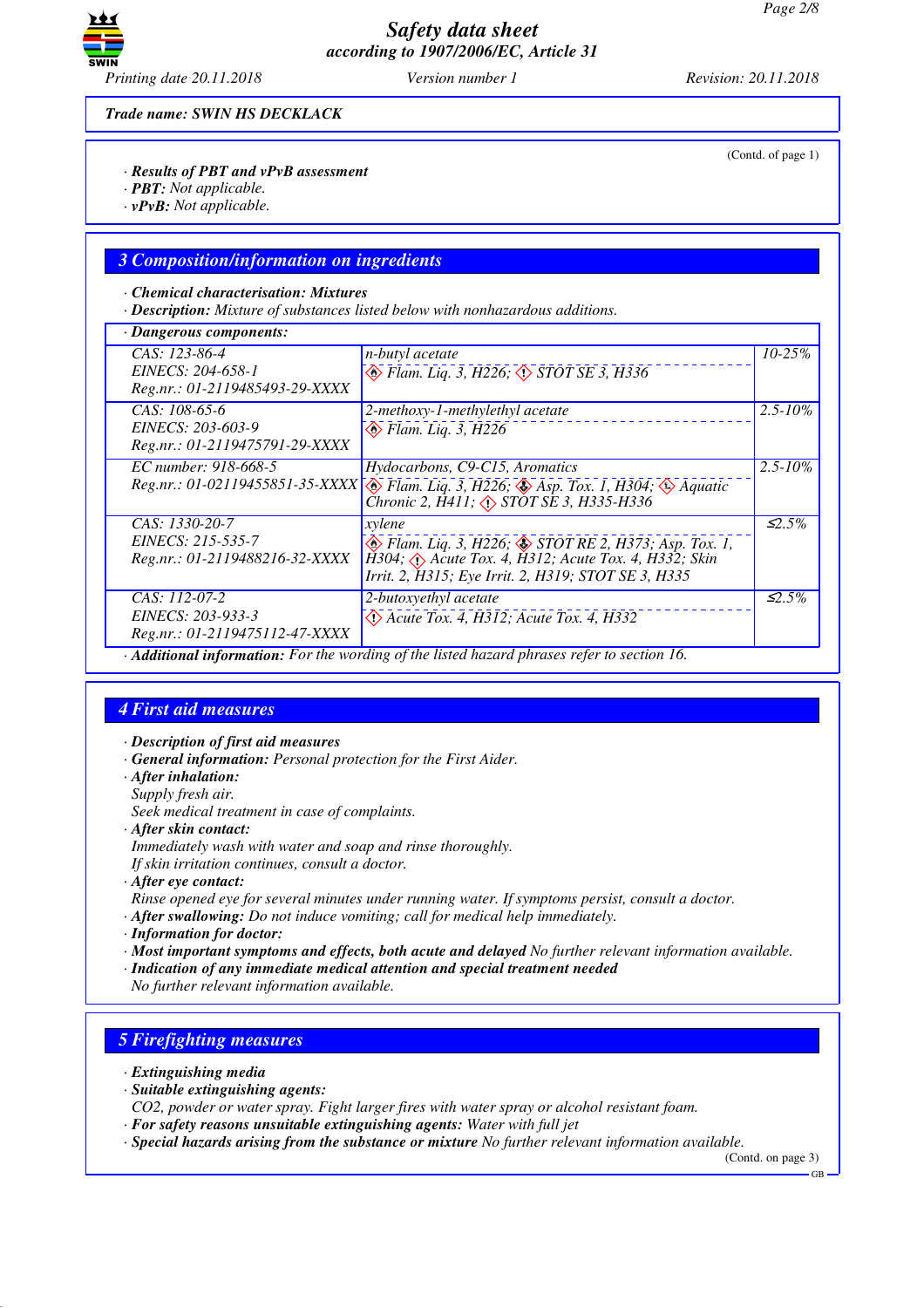

*Trade name: SWIN HS DECKLACK*

- *· Advice for firefighters*
- *· Protective equipment: Mouth respiratory protective device.*

## *6 Accidental release measures*

- *· Personal precautions, protective equipment and emergency procedures Wear protective equipment. Keep unprotected persons away. Ensure adequate ventilation*
- *· Environmental precautions: Do not allow to enter sewers/ surface or ground water.*

*· Methods and material for containment and cleaning up: Absorb with liquid-binding material (sand, diatomite, acid binders, universal binders, sawdust). Dispose contaminated material as waste according to item 13.*

*· Reference to other sections See Section 7 for information on safe handling. See Section 8 for information on personal protection equipment.*

# *7 Handling and storage*

### *· Handling:*

*· Precautions for safe handling Ensure good ventilation/exhaustion at the workplace. Restrict the quantity stored at the work place.*

*· Information about fire - and explosion protection: Fumes can combine with air to form an explosive mixture. Flammable gas-air mixtures may form in empty receptacles. Keep ignition sources away - Do not smoke. Use explosion-proof apparatus / fittings and spark-proof tools. Protect against electrostatic charges.*

- *· Conditions for safe storage, including any incompatibilities*
- *· Storage:*
- *· Requirements to be met by storerooms and receptacles: Provide solvent resistant, sealed floor. Suitable material for receptacles and pipes: steel or stainless steel.*
- *· Information about storage in one common storage facility: Not required.*
- *· Further information about storage conditions: Keep container tightly sealed.*
- *· Specific end use(s) No further relevant information available.*

## *8 Exposure controls/personal protection*

*· Additional information about design of technical facilities: No further data; see item 7.*

*· Control parameters*

| $\cdot$ Ingredients with limit values that require monitoring at the workplace: |                                                        |
|---------------------------------------------------------------------------------|--------------------------------------------------------|
|                                                                                 | 123-86-4 n-butyl acetate                               |
|                                                                                 | WEL Short-term value: 966 mg/m <sup>3</sup> , 200 ppm  |
|                                                                                 | Long-term value: 724 mg/m <sup>3</sup> , 150 ppm       |
|                                                                                 | 108-65-6 2-methoxy-1-methylethyl acetate               |
|                                                                                 | WEL Short-term value: 548 mg/m <sup>3</sup> , 100 ppm  |
|                                                                                 | Long-term value: $274$ mg/m <sup>3</sup> , 50 ppm      |
|                                                                                 | Sk                                                     |
|                                                                                 | 112-07-2 2-butoxyethyl acetate                         |
|                                                                                 | WEL Short-term value: $332$ mg/m <sup>3</sup> , 50 ppm |
|                                                                                 | Long-term value: $133$ mg/m <sup>3</sup> , 20 ppm      |
|                                                                                 | Sk                                                     |

(Contd. on page 4)

GB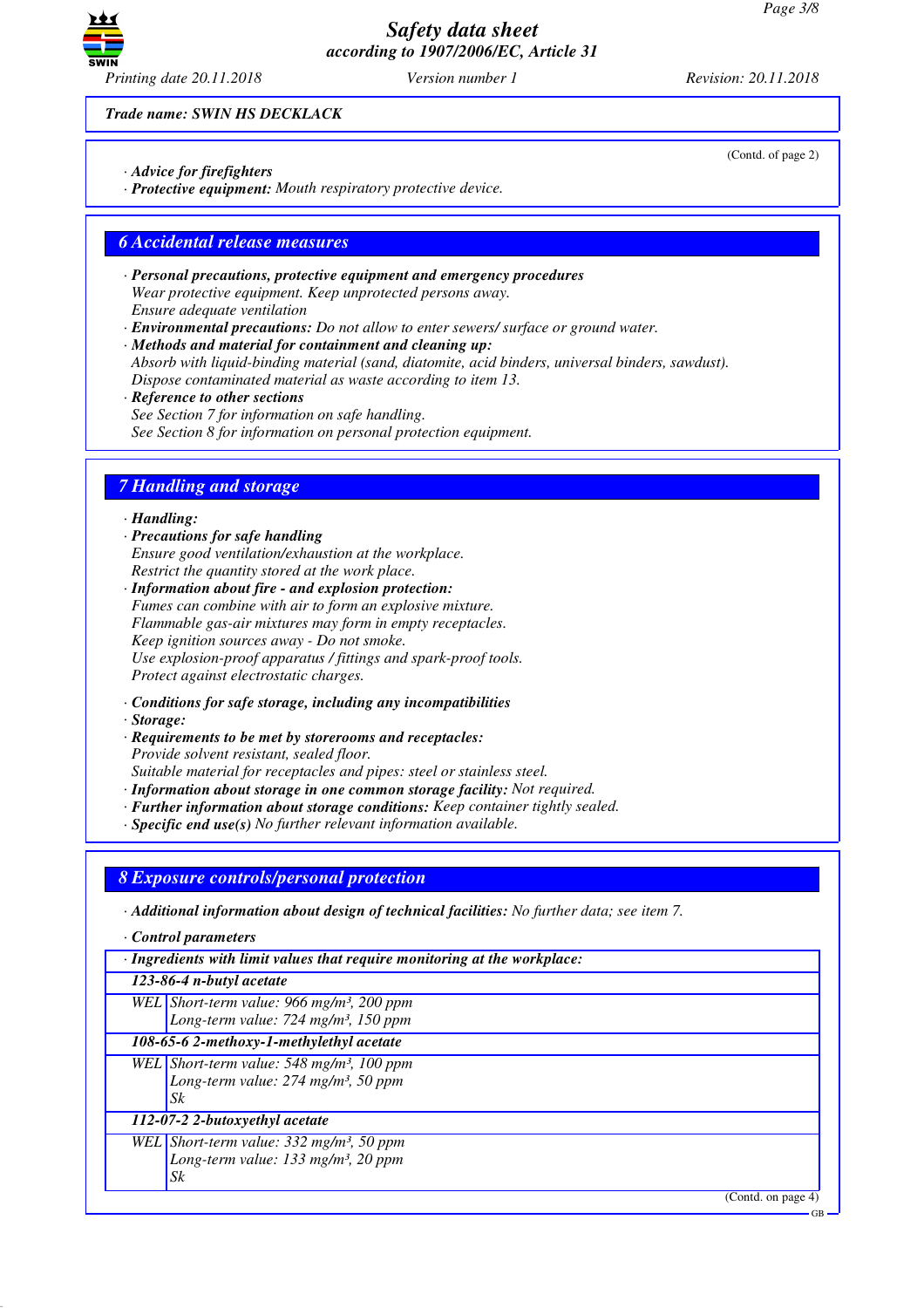

*Trade name: SWIN HS DECKLACK*

|                                                         | (Contd. of page 3)                                                                                                |
|---------------------------------------------------------|-------------------------------------------------------------------------------------------------------------------|
|                                                         | · Additional information: The lists valid during the making were used as basis.                                   |
| · Exposure controls                                     |                                                                                                                   |
| · Personal protective equipment:                        |                                                                                                                   |
| · General protective and hygienic measures:             |                                                                                                                   |
| Keep away from foodstuffs, beverages and feed.          |                                                                                                                   |
| Wash hands before breaks and at the end of work.        |                                                                                                                   |
| Do not inhale gases / fumes / aerosols.                 |                                                                                                                   |
| Avoid contact with the eyes and skin.                   |                                                                                                                   |
| · Respiratory protection:                               | Use suitable respiratory protective device in case of insufficient ventilation.                                   |
|                                                         | In case of brief exposure or low pollution use respiratory filter device. In case of intensive or longer exposure |
| use self-contained respiratory protective device.       |                                                                                                                   |
| Filter A2/P2                                            |                                                                                                                   |
| · Protection of hands:                                  |                                                                                                                   |
|                                                         | Only use chemical-protective gloves with CE-labelling of category III.                                            |
|                                                         |                                                                                                                   |
| Protective gloves                                       |                                                                                                                   |
|                                                         |                                                                                                                   |
|                                                         | Preventive skin protection by use of skin-protecting agents is recommended.                                       |
| · Material of gloves                                    |                                                                                                                   |
|                                                         | The selection of the suitable gloves does not only depend on the material, but also on further marks of quality   |
|                                                         | and varies from manufacturer to manufacturer. As the product is a preparation of several substances, the          |
|                                                         | resistance of the glove material can not be exactly calculated in advance and has therefore to be checked         |
| prior to the application.                               |                                                                                                                   |
|                                                         | As protection from splashes gloves made of the following materials are suitable:                                  |
| Nitrile rubber (Ansell Sol-Vex®)                        |                                                                                                                   |
| Recommended thickness of the material: $\geq 0.4$ mm    |                                                                                                                   |
| · Penetration time of glove material                    |                                                                                                                   |
| Value for the permeation: Level $\leq$ 1                |                                                                                                                   |
|                                                         | The exact break through time has to be found out by the manufacturer of the protective gloves and has to be       |
| observed.                                               | $\cdot$ For the permanent contact => 480 minutes gloves made of the following materials are suitable:             |
| HPPE-laminatet film (Ansell Barrier®)                   |                                                                                                                   |
| $\cdot$ Eye protection:                                 |                                                                                                                   |
|                                                         |                                                                                                                   |
|                                                         |                                                                                                                   |
| Tightly sealed goggles                                  |                                                                                                                   |
|                                                         |                                                                                                                   |
| $\cdot$ Body protection:                                |                                                                                                                   |
| Protective clothing, anti-static (TYVEK® CLASSIC PLUS)  |                                                                                                                   |
| Safety shoes/boots, antstatic                           |                                                                                                                   |
|                                                         |                                                                                                                   |
| <b>9 Physical and chemical properties</b>               |                                                                                                                   |
|                                                         |                                                                                                                   |
| · Information on basic physical and chemical properties |                                                                                                                   |
| · General Information<br>$\cdot$ Appearance:            |                                                                                                                   |
| Form:                                                   | Fluid                                                                                                             |
| Colour:                                                 | According to product specification                                                                                |
| $\cdot$ Odour:                                          | Solvent-like                                                                                                      |
| · Odour threshold:                                      | Not determined.                                                                                                   |
|                                                         |                                                                                                                   |
| $\cdot$ pH-value                                        | Not applicable.                                                                                                   |
|                                                         | (Contd. on page 5)                                                                                                |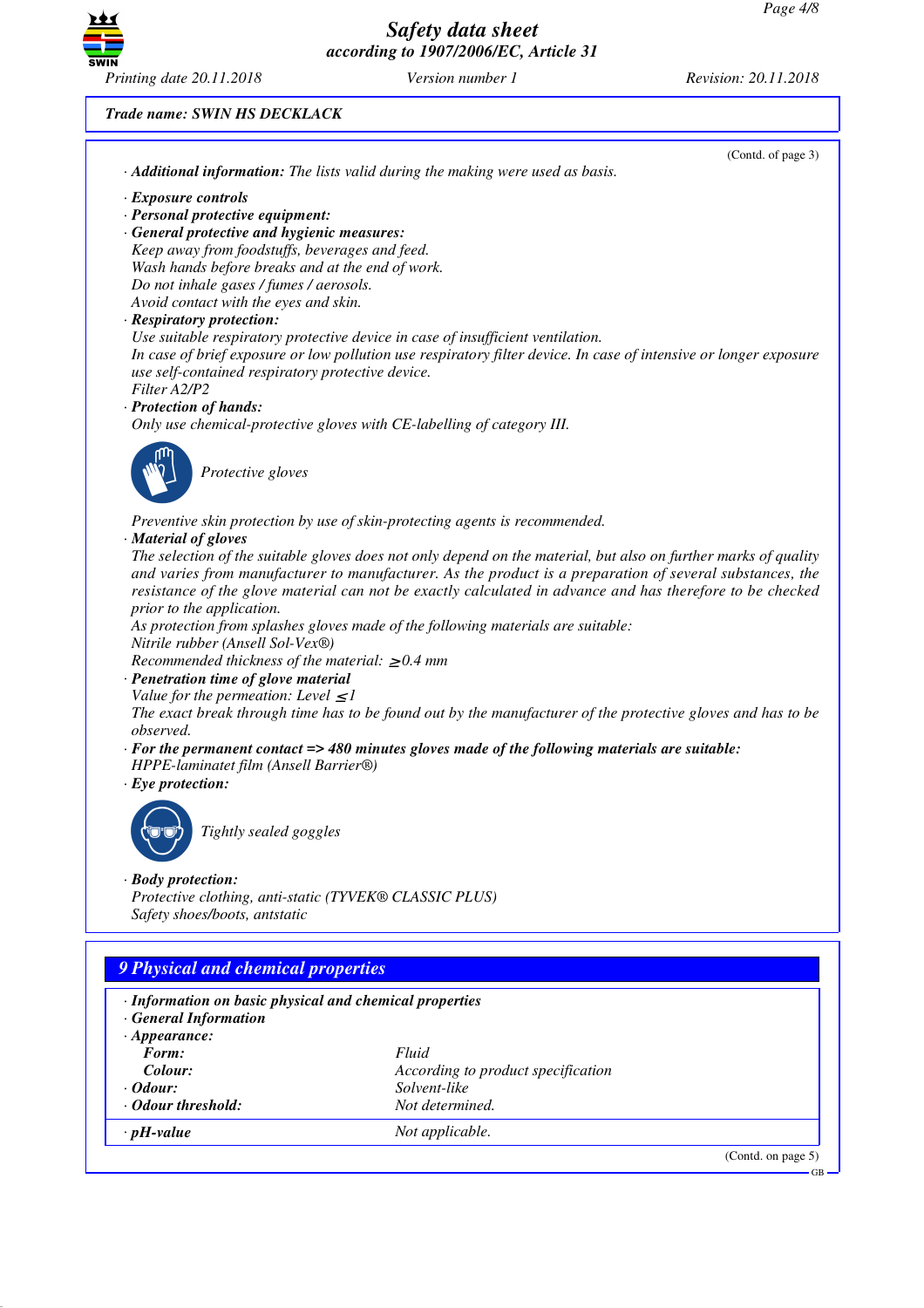

*Trade name: SWIN HS DECKLACK*

|                                                                                                                          | (Contd. of page 4)                                                                                             |
|--------------------------------------------------------------------------------------------------------------------------|----------------------------------------------------------------------------------------------------------------|
| $\cdot$ Change in condition<br>Melting point/freezing point:<br>Initial boiling point and boiling range: $127^{\circ}$ C | Undetermined.                                                                                                  |
| · Flash point:                                                                                                           | $23 - 60$ °C                                                                                                   |
| · Flammability (solid, gas):                                                                                             | Not applicable.                                                                                                |
| · Ignition temperature:                                                                                                  | 370 °C                                                                                                         |
| · Decomposition temperature:                                                                                             | Not determined.                                                                                                |
| · Auto-ignition temperature:                                                                                             | Product is not selfigniting.                                                                                   |
| $\cdot$ Explosive properties:                                                                                            | Product is not explosive. However, formation of explosive air/<br>vapour mixtures are possible.                |
| · Explosion limits:<br>Lower:<br><b>Upper:</b>                                                                           | 1.2 Vol $%$<br>7.5 Vol %                                                                                       |
| $\cdot$ Vapour pressure at 20 °C:                                                                                        | $10.7$ hPa                                                                                                     |
| $\cdot$ Density<br>· Relative density<br>· Vapour density<br>$\cdot$ Evaporation rate                                    | $1.00 - 1,300$ g/ml<br>Not determined.<br>Not determined.<br>Not determined.                                   |
| · Solubility in / Miscibility with<br>water:                                                                             | Not miscible or difficult to mix.                                                                              |
| · Partition coefficient: n-octanol/water:                                                                                | Not determined.                                                                                                |
| $\cdot$ Viscosity:<br>$\cdot$ Dynamic:<br>$\cdot$ Kinematic at 20 $\degree$ C:<br>$\cdot$ Other information              | DIN 53211 (6 mm) - 45 sec<br>Not determined.<br>100 s (ISO 6 mm)<br>No further relevant information available. |

## *10 Stability and reactivity*

*· Reactivity No further relevant information available.*

*· Chemical stability*

- *· Thermal decomposition / conditions to be avoided: No decomposition if used according to specifications.*
- *· Possibility of hazardous reactions No dangerous reactions known.*
- *· Conditions to avoid No further relevant information available.*
- *· Incompatible materials: No further relevant information available.*
- *· Hazardous decomposition products: No dangerous decomposition products known.*

# *11 Toxicological information*

- *· Information on toxicological effects*
- *· Acute toxicity Based on available data, the classification criteria are not met.*
- *· Primary irritant effect:*
- *· Skin corrosion/irritation Based on available data, the classification criteria are not met.*
- *· Serious eye damage/irritation Based on available data, the classification criteria are not met.*
- *· Respiratory or skin sensitisation Based on available data, the classification criteria are not met.*
- *· CMR effects (carcinogenity, mutagenicity and toxicity for reproduction)*
- *· Germ cell mutagenicity Based on available data, the classification criteria are not met.*
- *· Carcinogenicity Based on available data, the classification criteria are not met.*
- *· Reproductive toxicity Based on available data, the classification criteria are not met.*
- *· STOT-single exposure Based on available data, the classification criteria are not met.*

(Contd. on page 6) GB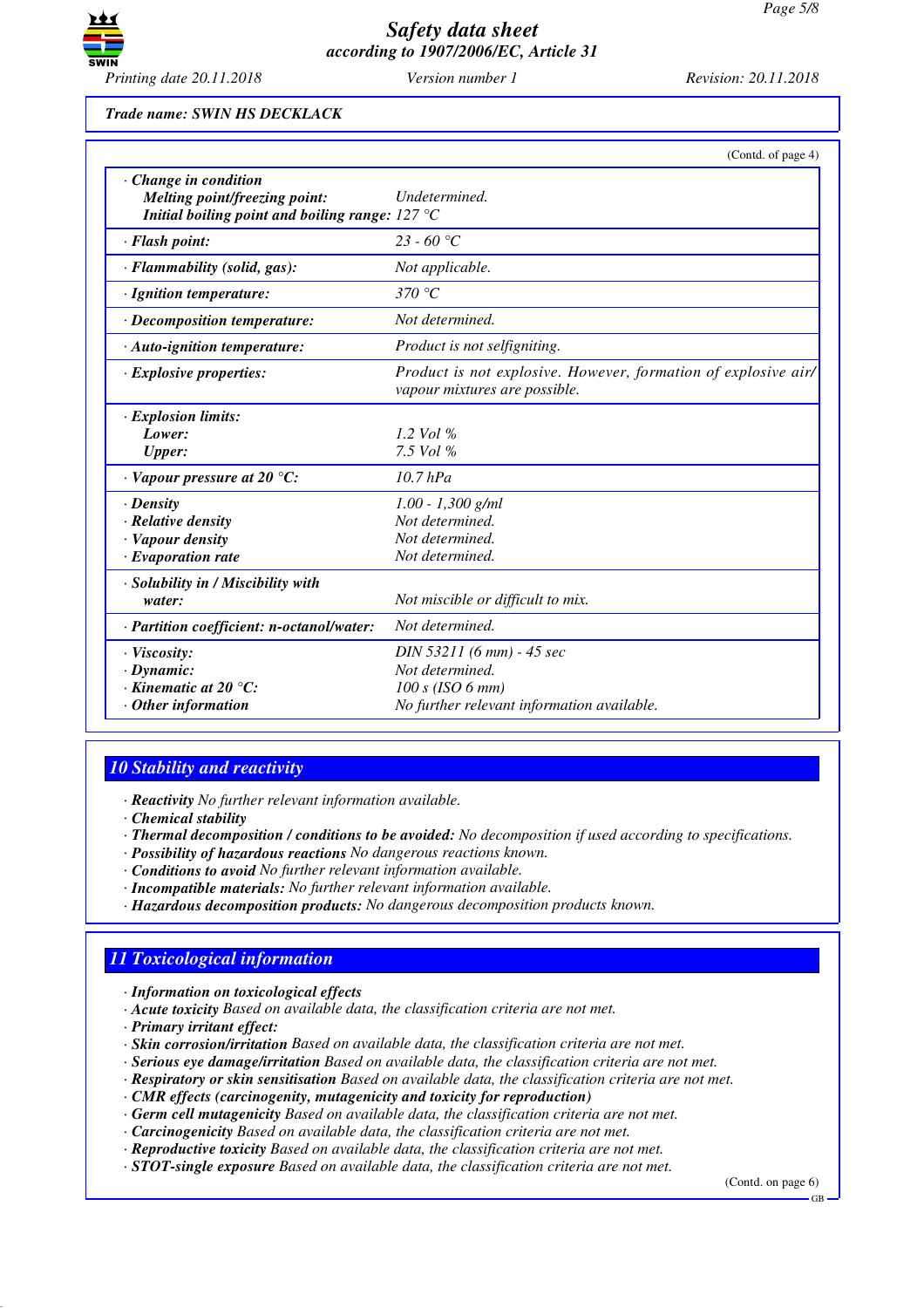

*Trade name: SWIN HS DECKLACK*

(Contd. of page 5)

- *· STOT-repeated exposure Based on available data, the classification criteria are not met.*
- *· Aspiration hazard Based on available data, the classification criteria are not met.*

## *12 Ecological information*

- *· Toxicity*
- *· Aquatic toxicity: No further relevant information available.*
- *· Persistence and degradability No further relevant information available.*
- *· Behaviour in environmental systems:*
- *· Bioaccumulative potential No further relevant information available.*
- *· Mobility in soil No further relevant information available.*
- *· Ecotoxical effects:*
- *· Remark: Harmful to fish*
- *· Additional ecological information:*
- *· General notes:*

*Water hazard class 2 (German Regulation) (Self-assessment): hazardous for water Do not allow product to reach ground water, water course or sewage system. Harmful to aquatic organisms*

- *· Results of PBT and vPvB assessment*
- *· PBT: Not applicable.*
- *· vPvB: Not applicable.*
- *· Other adverse effects No further relevant information available.*

## *13 Disposal considerations*

### *· Waste treatment methods*

*· Recommendation*

*Must not be disposed together with household garbage. Do not allow product to reach sewage system.*

### *· European waste catalogue*

| 08 00 00   WASTES FROM THE MANUFACTURE, FORMULATION, SUPPLY AND USE (MFSU) OF |
|-------------------------------------------------------------------------------|
| COATINGS (PAINTS, VARNISHES AND VITREOUS ENAMELS), ADHESIVES, SEALANTS        |
| AND PRINTING INKS                                                             |
| 08 01 00   wastes from MFSU and removal of paint and varnish                  |

*08 01 11\* waste paint and varnish containing organic solvents or other dangerous substances*

*· Uncleaned packaging:*

*15 00 00: WASTE PACKAGING; ABSORBENTS, WIPING CLOTHS, FILTER MATERIALS AND PROTECTIVE CLOTHING NOT OTHERWISE SPECIFIED*

*15 01 00: packaging (including separately collected municipal packaging waste)*

*15 01 10\*: packaging containing residues of or contaminated by dangerous substances*

*· Recommendation: Disposal must be made according to official regulations.*

| $\cdot$ UN-Number         |               |  |
|---------------------------|---------------|--|
| $\cdot$ ADR, ADN, IMDG    | not regulated |  |
| $\cdot$ JATA              | <i>UN1263</i> |  |
| · UN proper shipping name |               |  |
| $\cdot$ ADR, ADN, IMDG    | not regulated |  |
| $\cdot$ <i>IATA</i>       | <b>PAINT</b>  |  |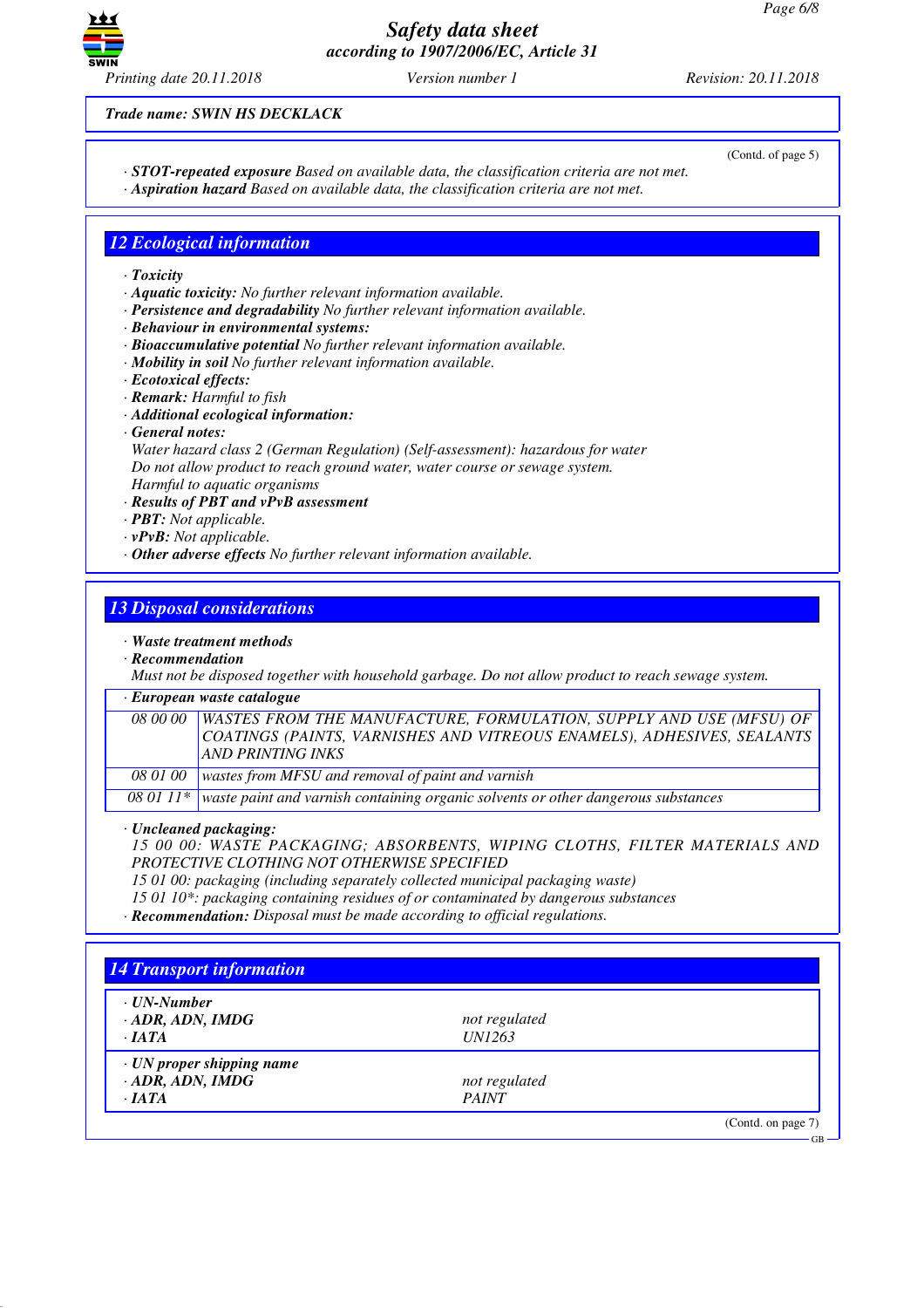

*Trade name: SWIN HS DECKLACK*

|                                                                         | (Contd. of page 6)                                                                      |  |
|-------------------------------------------------------------------------|-----------------------------------------------------------------------------------------|--|
| · Transport hazard class(es)                                            |                                                                                         |  |
| · ADR, ADN, IMDG                                                        |                                                                                         |  |
| $\cdot$ Class                                                           | not regulated                                                                           |  |
| $\cdot$ IATA                                                            |                                                                                         |  |
|                                                                         |                                                                                         |  |
| $\cdot$ Class                                                           | 3 Flammable liquids.                                                                    |  |
| $\cdot$ <i>Label</i>                                                    | 3                                                                                       |  |
| · Packing group                                                         |                                                                                         |  |
| $\cdot$ ADR                                                             | not regulated                                                                           |  |
| · IMDG, IATA                                                            | Ш                                                                                       |  |
| · Environmental hazards:                                                |                                                                                         |  |
| · Marine pollutant:                                                     | N <sub>o</sub>                                                                          |  |
| · Special precautions for user                                          | Not applicable.                                                                         |  |
| · Transport in bulk according to Annex II of Marpol<br>and the IBC Code | Not applicable.                                                                         |  |
| · Transport/Additional information:                                     |                                                                                         |  |
| $-ADR$                                                                  |                                                                                         |  |
| $\cdot$ Remarks:                                                        | No dangerous goods in containers of 450 litres max.<br>capacity acc. to ADR 2.2.3.1.5.1 |  |
| $\cdot$ IMDG                                                            |                                                                                         |  |
| $\cdot$ Remarks:                                                        | No dangerous goods in containers of 30 litres max.<br>capacitiy acc. to IMDG 2.2.3.1.5  |  |
| · UN "Model Regulation":                                                | not regulated                                                                           |  |

## *15 Regulatory information*

*· Safety, health and environmental regulations/legislation specific for the substance or mixture*

- *· REGULATION (EC) No 1907/2006 ANNEX XVII Conditions of restriction: 3*
- *· Chemical safety assessment: A Chemical Safety Assessment has not been carried out.*

## *16 Other information*

*This information is based on our present knowledge. However, this shall not constitute a guarantee for any specific product features and shall not establish a legally valid contractual relationship.*

### *· Relevant phrases*

- *H226 Flammable liquid and vapour.*
- *H304 May be fatal if swallowed and enters airways.*
- *H312 Harmful in contact with skin.*
- *H315 Causes skin irritation.*
- *H319 Causes serious eye irritation.*
- *H332 Harmful if inhaled.*
- *H335 May cause respiratory irritation.*
- *H336 May cause drowsiness or dizziness.*
- *H373 May cause damage to organs through prolonged or repeated exposure.*
- *H411 Toxic to aquatic life with long lasting effects.*
- *· Department issuing SDS:*

(Contd. on page 8)